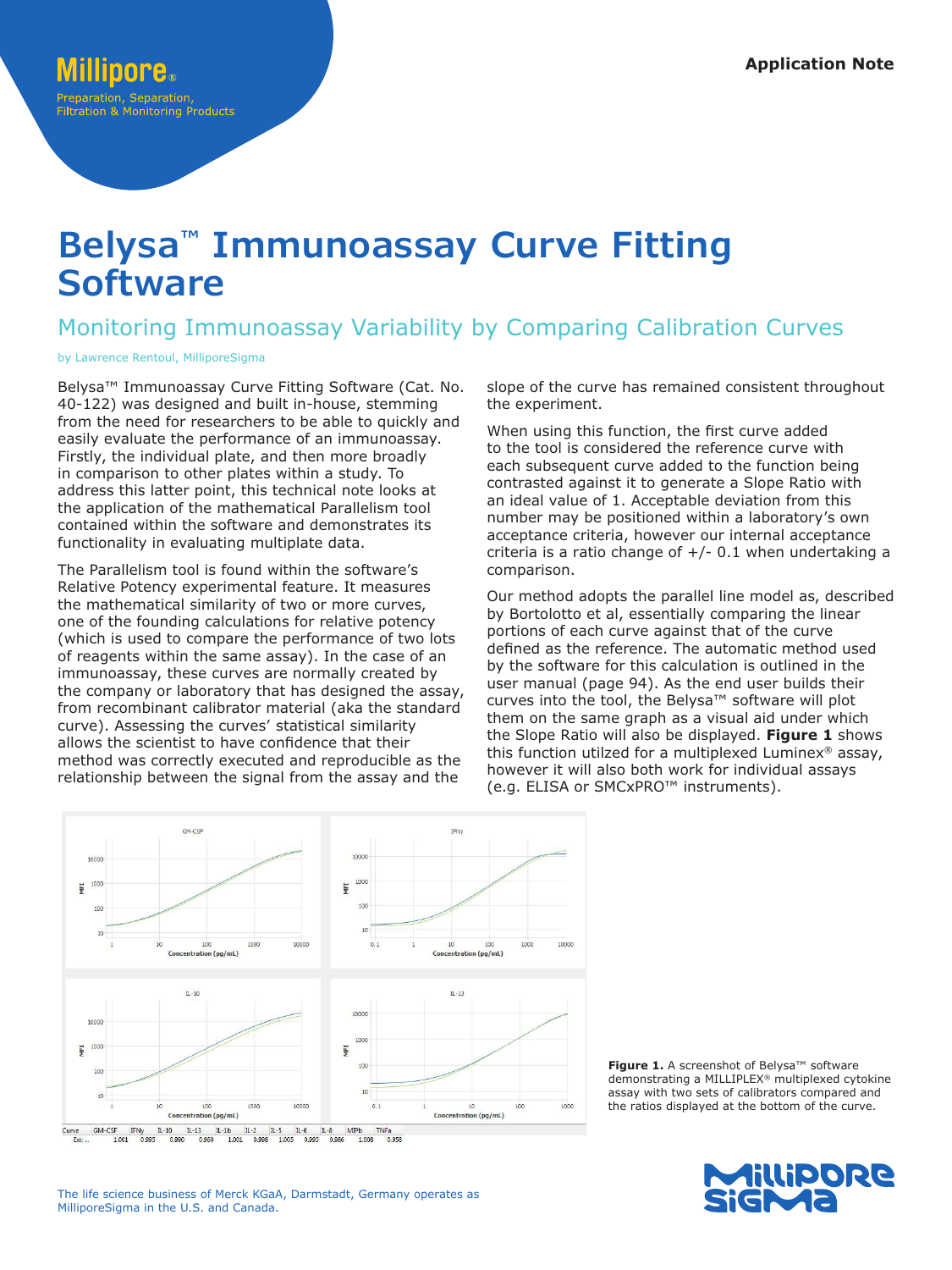Some examples to demonstrate the utility of this function are described below.

#### **1. The Perfect Curves**

**Figure 2** demonstrates more or less the perfect outcome of this calculation. In this example, the end user, a contract research organization (CRO), purchased a set of assays twice in the course of a multi-year study and looked to compare the two. This is significant as over time the components between lots had been remade. An important consideration was that the analyst had stayed the same. Visually it is clear that the ratio between the curves is going to be tight ,which is reflected in the slope ratio of 1.001. This allowed the scientist to confirm that despite changes between lots the method had remained consistent between the two plates for this analyte.

#### **2. The Complex Experiment**

Small scale experiments can often be contained within a couple of plates under the care of the same analyst. However, as the sample numbers grow and/ or the experiment becomes elongated over time, it is likely new variables will be introduced such as multiple lots of kits with two or more analysts performing the work. While some laboratories will compare the assays individually against a validation run in the manner of the above **Figure 1**, others will collate the data and then examine it in a single batch. By looking at all the curves together in the Belysa™ software and comparing them against a reference curve, the user can see if all the plates ran similarly or if there was a specific deviation. In **Figure 3**, three lots of the same type of ELISA were run by two end users. When the curves were compared with each other it was clear that Plate 2 (lime green line) had run differently to the reference curve delivering a Slope Ratio of 0.866. All of the others fell within the  $+/-$  0.1 acceptance criteria. By performing this analysis, the end user is able to quickly determine that one of the assays has performed differently and if necessary, exclude it or repeat the run to ensure data consistency.

### **3. Containing the Error**

Identifying the source of the error and correcting it can be important both within the context of the experiment but also for the technical capabilities of the lab. The Belysa™ software was able to show that in **Figure 3** the fault was isolated to one user error, allowing the lab to rule out other technical or reagent errors in their work. Firstly, the results between the two users within the same lot were examined.



**Figure 2.** Two IL-1β standard curves from independently manufactured lots of a MILLIPLEX® Multiplex Immunoassay (Cat. No. HSTCMAG-28SK) run by the same operator at a CRO (Slope Ratio  $= 1.001$ ).



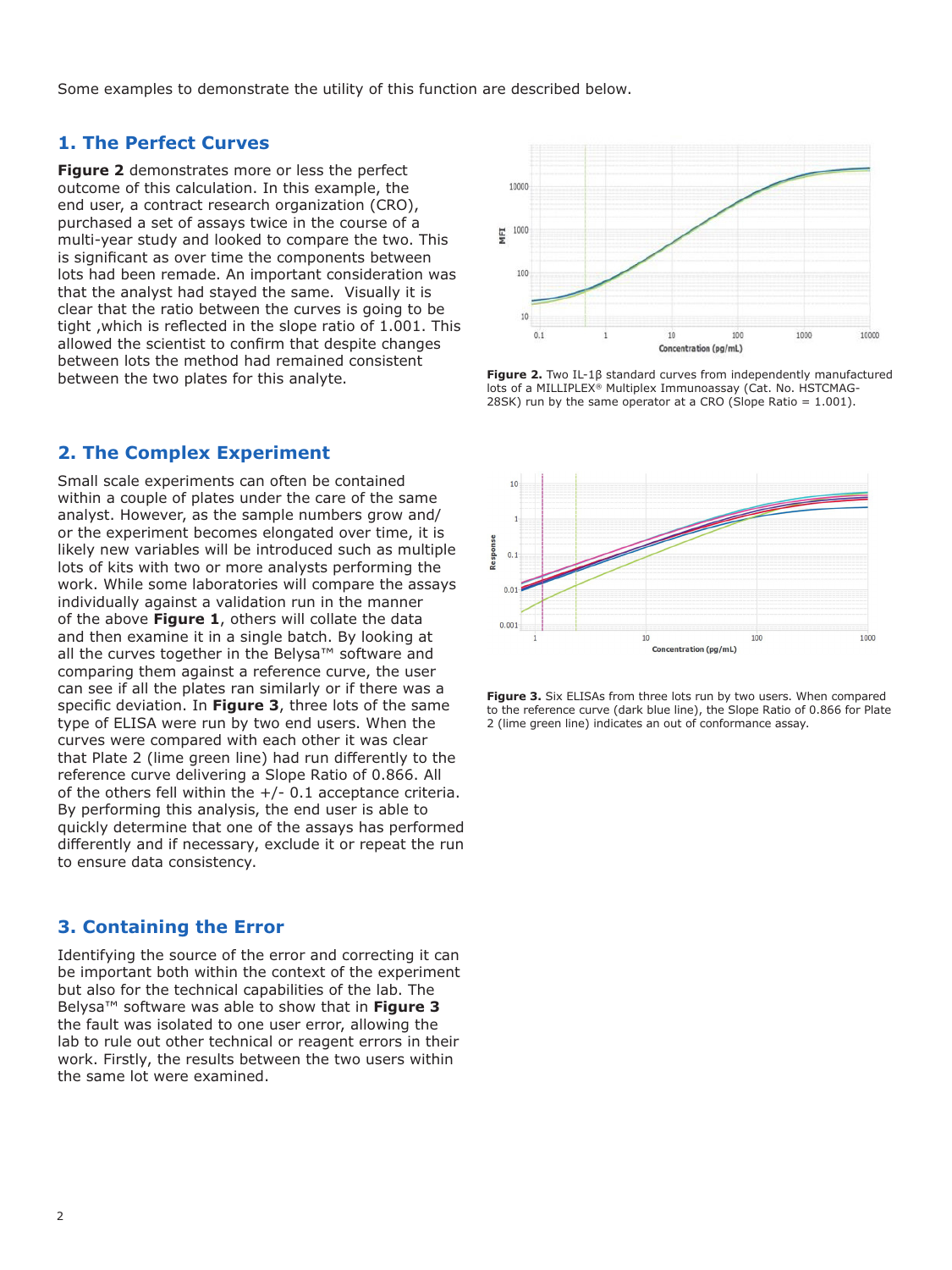**Figure 4** indicates the deviance between two plates run by two different users A & B. To confirm this was an isolated case, the three lots run by user A **(Figure 5)** were compared to confirm that in their hands each lot of the assay performed consistently.

Having confirmed a that each lot ran consistently in the hands of user A, plates from a both users from a second lot were then compared **(Figure 6)**. The mathematical parallelism tool confirmed the similarity between the assays run indicating that the user error was limited to user B's lot 1 plate.



Figure 4. Two ELISAs from the same lot run by users A & B with poor parallelism (Slope Ratio = 0.866). The blue line (user A) was the reference curve to which user B's plate (green line) was compared.

**Figure 5** Three individual lots of the ELISA run by a User A with ratios of 1.001 (green line) and 1.035 (red line) when compared against the reference curve (blue line). Having confirmed that the error was unlikely to be at the kit level via the multi-lot reproducibility demonstrated by one of the users, it was important to confirm that this error was a single occurrence by comparing performance in a second lot **(Figure 6)**.





**Figure 6.** A second batch of ELISAs with two users compared by using one curve as a reference (blue line) for testing the other. The two users achieved a Slope Ratio of 1.004.